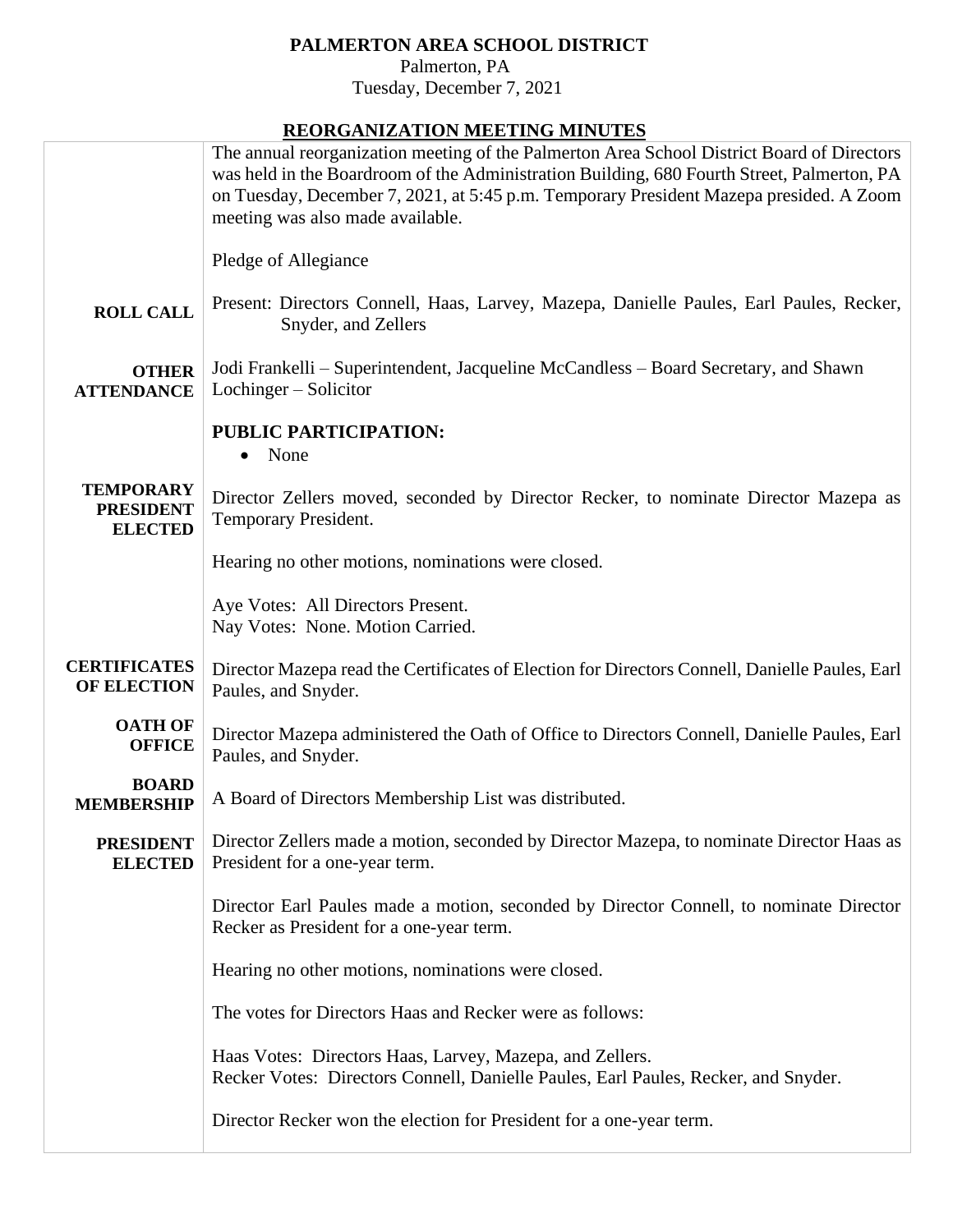|                                                   | Director Recker took charge of the meeting.                                                                                                                                                                                                                               |  |  |  |  |
|---------------------------------------------------|---------------------------------------------------------------------------------------------------------------------------------------------------------------------------------------------------------------------------------------------------------------------------|--|--|--|--|
| <b>VICE</b><br><b>PRESIDENT</b><br><b>ELECTED</b> | Director Mazepa made a motion, seconded by Director Larvey, to nominate Director Zellers<br>as Vice President for a one-year term.                                                                                                                                        |  |  |  |  |
|                                                   | Director Danielle Paules made a motion, seconded by Director Recker, to nominate Director<br>Earl Paules as Vice President for a one-year term.                                                                                                                           |  |  |  |  |
|                                                   | Hearing no other motions, nominations were closed.                                                                                                                                                                                                                        |  |  |  |  |
|                                                   | The votes for Directors Zellers and Earl Paules were as follows:                                                                                                                                                                                                          |  |  |  |  |
|                                                   | Zellers Votes: Directors Haas, Larvey, Mazepa, and Zellers.<br>Earl Paules Votes: Directors Connell, Danielle Paules, Earl Paules, Recker, and Snyder.                                                                                                                    |  |  |  |  |
|                                                   | Director Earl Paules won the election for Vice President for a one-year term.                                                                                                                                                                                             |  |  |  |  |
| <b>COMMITTEE</b><br><b>APPOINTMENTS</b>           | Director Zellers was appointed as PSBA Liaison for a one-year term.                                                                                                                                                                                                       |  |  |  |  |
|                                                   | Director Earl Paules was appointed as CCTI Representative to the Joint Operating Committee<br>for a three-year term.                                                                                                                                                      |  |  |  |  |
|                                                   | Director Connell was appointed as CCTI Alternate Representative to the Joint Operating<br>Committee for a one-year term.                                                                                                                                                  |  |  |  |  |
| 2022 MEETING<br><b>CALENDAR</b>                   | Director Haas moved, seconded by Director Connell, to approve the 2022 meeting calendar<br>as presented but amended the date of the October 4, 2022 workshop meeting to October 3,<br>2022, and the start time of all meetings and workshops will be changed to 6:00 p.m. |  |  |  |  |
|                                                   | <b>PUBLIC PARTICIPATION:</b><br>None                                                                                                                                                                                                                                      |  |  |  |  |
| <b>ADJOURNMENT</b>                                | Director Haas moved, seconded by Director Mazepa, to adjourn the meeting at 6:05 p.m.                                                                                                                                                                                     |  |  |  |  |
|                                                   | Aye Votes: All Directors Present.<br>Nay Votes: None. Motion Carried.                                                                                                                                                                                                     |  |  |  |  |
|                                                   | Respectfully submitted,                                                                                                                                                                                                                                                   |  |  |  |  |
|                                                   | Jacqueline McCandless<br><b>Board Secretary</b>                                                                                                                                                                                                                           |  |  |  |  |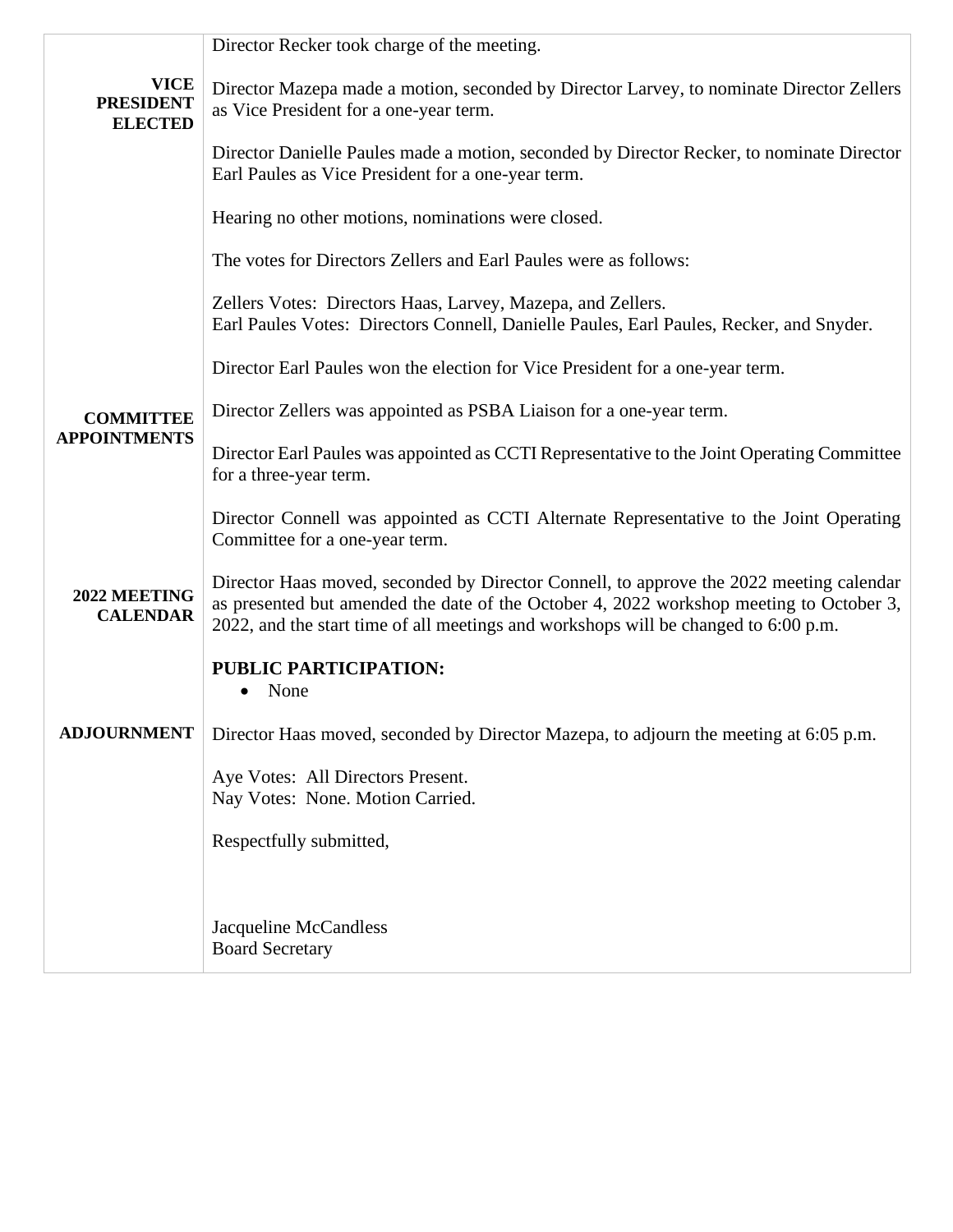## **PALMERTON AREA SCHOOL DISTRICT**

 Palmerton, PA Tuesday, December 7, 2021

## **BOARD MEETING MINUTES**

|                                                  | <b>BOAKD MEETING MINCTED</b>                                                                                                                                                                                                                                                                                                                                                                                                                                                                                                                                                                                                                                                                                                                    |
|--------------------------------------------------|-------------------------------------------------------------------------------------------------------------------------------------------------------------------------------------------------------------------------------------------------------------------------------------------------------------------------------------------------------------------------------------------------------------------------------------------------------------------------------------------------------------------------------------------------------------------------------------------------------------------------------------------------------------------------------------------------------------------------------------------------|
|                                                  | An executive session was held today before the regular meeting concerning legal and<br>personnel matters.                                                                                                                                                                                                                                                                                                                                                                                                                                                                                                                                                                                                                                       |
|                                                  | The regular board meeting of the Palmerton Area School District Board of Directors was held<br>in the Boardroom of the Administration Building, 680 Fourth Street, Palmerton, PA on<br>Tuesday, December 7, 2021, at 6:36 p.m. President Recker presided. A Zoom meeting was<br>also made available.                                                                                                                                                                                                                                                                                                                                                                                                                                            |
| <b>ROLL CALL</b>                                 | Present: Directors Connell, Haas, Larvey, Mazepa, Danielle Paules, Earl Paules, Recker,<br>Snyder, and Zellers                                                                                                                                                                                                                                                                                                                                                                                                                                                                                                                                                                                                                                  |
| <b>OTHER</b><br><b>ATTENDANCE</b>                | Jodi Frankelli - Superintendent, Jacqueline McCandless - Board Secretary, and Shawn<br>Lochinger – Solicitor                                                                                                                                                                                                                                                                                                                                                                                                                                                                                                                                                                                                                                    |
|                                                  | <b>SUPERINTENDENT'S REPORT:</b><br>Congratulated Michelle Davis, Parkside teacher, who received the PPL Empowering<br>$\bullet$<br>Educators grant of \$1,000 which will be used to support STEM lessons in the school<br>Also congratulated the HS Drama Club for producing a fabulous presentation of Clue.<br>$\bullet$<br>Fiddler on the Roof will be presented in April. Thank you to the club advisors, Mr.<br>Harris and Mr. Miller<br>Thank you for the donated items for our district-wide food drive; shopping carts are<br>at each school and are being filled up<br>Created a new comprehensive planning website on the Superintendent's page with all<br>$\bullet$<br>the information in one place<br><b>BOARD MEMBER REPORTS:</b> |
|                                                  | Director Haas - CLIU/Library:<br>Sign up on AmazonSmile.com to receive a portion from your Amazon<br>$\circ$<br>purchases to go to the Library<br>Director Larvey - LCCC:<br>Budget presentations/books are being worked on<br>$\circ$<br>• Director Mazepa $-$ CCTI:<br>O DECA districts will be held at LCCC next week and we wish all our students<br>the best in this competition                                                                                                                                                                                                                                                                                                                                                           |
|                                                  | PUBLIC PARTICIPATION:<br>Lisa Snell Kern – requested amending consent item #3-C-5, second reading of Policy<br>903                                                                                                                                                                                                                                                                                                                                                                                                                                                                                                                                                                                                                              |
| <b>BOARD</b><br><b>MEETING</b><br><b>MINUTES</b> | Director Larvey moved, seconded by Director Zellers, to approve the board meeting minutes<br>from November 16, 2021.                                                                                                                                                                                                                                                                                                                                                                                                                                                                                                                                                                                                                            |
|                                                  | Aye Votes: All Directors Present.<br>Nay Votes: None. Motion Carried.                                                                                                                                                                                                                                                                                                                                                                                                                                                                                                                                                                                                                                                                           |
| <b>CONSENT</b><br><b>AGENDA</b>                  | Director Mazepa moved, seconded by Director Haas, to approve the attached consent                                                                                                                                                                                                                                                                                                                                                                                                                                                                                                                                                                                                                                                               |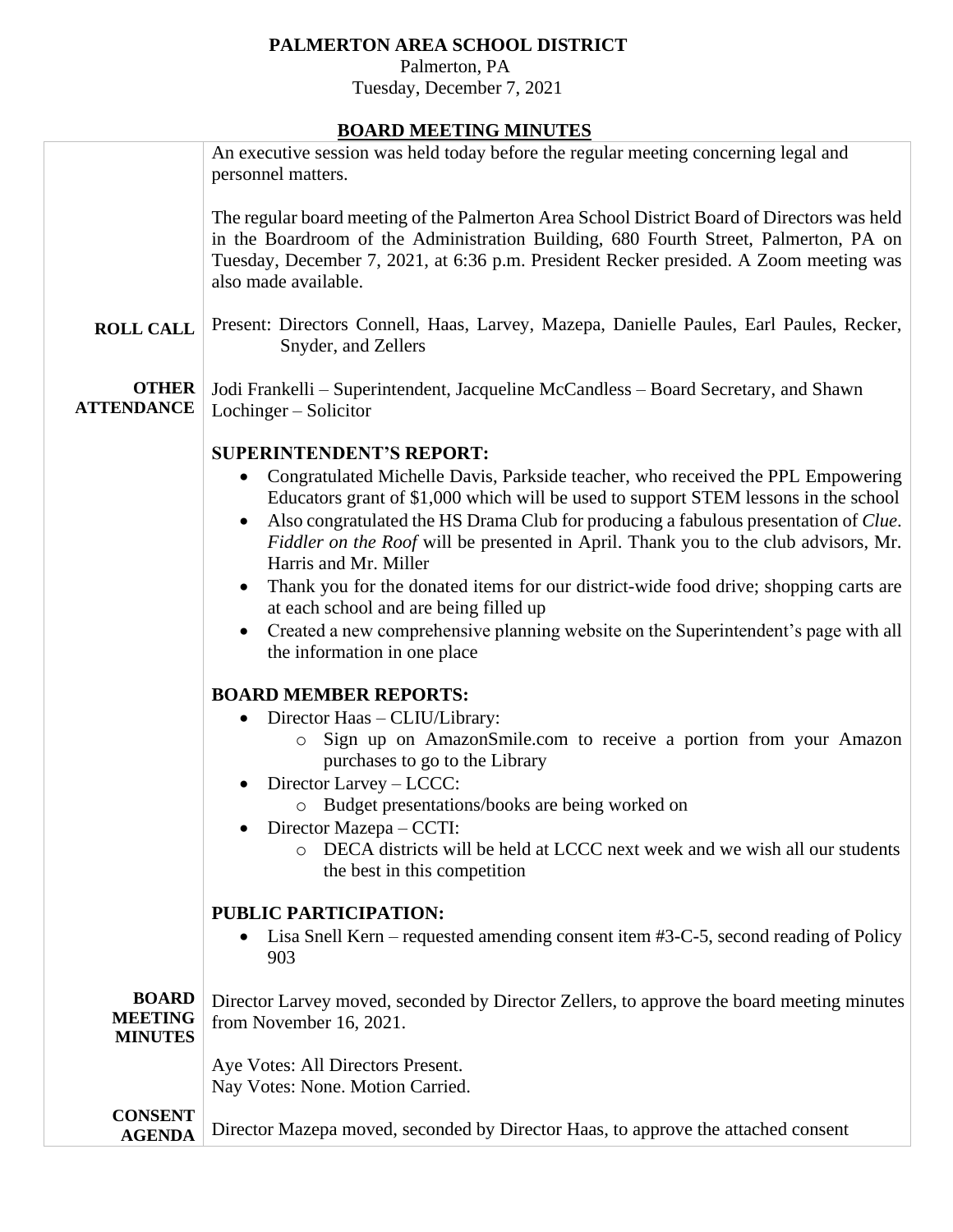|                                       | agenda with the exception of Item #3-C-5.                                                                    |                                                                                |  |                                                                                                                         |  |  |
|---------------------------------------|--------------------------------------------------------------------------------------------------------------|--------------------------------------------------------------------------------|--|-------------------------------------------------------------------------------------------------------------------------|--|--|
|                                       | Aye Votes: All Directors Present.                                                                            |                                                                                |  |                                                                                                                         |  |  |
|                                       | Nay Votes: None. Motion Carried.                                                                             |                                                                                |  |                                                                                                                         |  |  |
|                                       |                                                                                                              | <b>CONSENT AGENDA:</b>                                                         |  |                                                                                                                         |  |  |
|                                       |                                                                                                              |                                                                                |  |                                                                                                                         |  |  |
| <b>FINANCIAL</b>                      | Approved Treasurer's Report-Payroll Fund                                                                     |                                                                                |  |                                                                                                                         |  |  |
| <b>REPORT</b>                         | Authorized the Superintendent and Interim Business Manager to make and release                               |                                                                                |  |                                                                                                                         |  |  |
|                                       | payments for the remaining December Accounts Payable                                                         |                                                                                |  |                                                                                                                         |  |  |
| <b>HORIZONTAL</b>                     | Approved the following horizontal movements effective the second semester of the 2021-                       |                                                                                |  |                                                                                                                         |  |  |
| <b>MOVEMENTS</b>                      | 2022 school year:                                                                                            |                                                                                |  |                                                                                                                         |  |  |
|                                       |                                                                                                              |                                                                                |  |                                                                                                                         |  |  |
|                                       | <b>Brian Stevko</b><br>Kimberly Seiler                                                                       | From Master's $+15$ to Master's $+30$<br>From Master's $+15$ to Master's $+30$ |  |                                                                                                                         |  |  |
|                                       |                                                                                                              |                                                                                |  |                                                                                                                         |  |  |
| <b>COMPUTER</b>                       |                                                                                                              |                                                                                |  | Approved the following club advisors at S.S. Palmer Elementary for the remainder of the                                 |  |  |
| <b>CLUB ADVISORS</b>                  | 2021-2022 school year effective December 8, 2021:                                                            |                                                                                |  |                                                                                                                         |  |  |
|                                       | <b>Kimberly Nenscel</b>                                                                                      | Computer Club Co-Advisor                                                       |  | Prorated at \$247.00                                                                                                    |  |  |
|                                       | Alexander Orr                                                                                                | Computer Club Co-Advisor                                                       |  | Prorated at \$247.00                                                                                                    |  |  |
|                                       |                                                                                                              |                                                                                |  | Approved Family Medical Leave for employee #517 from approximately December 23,                                         |  |  |
| <b>FAMILY LEAVE</b>                   | 2021 for twelve (12) weeks                                                                                   |                                                                                |  |                                                                                                                         |  |  |
| <b>UNCOMPENSATED</b>                  |                                                                                                              |                                                                                |  |                                                                                                                         |  |  |
| <b>LEAVE</b>                          | Approved the uncompensated leave request for employee #536 from October 29, 2021<br>through November 8, 2021 |                                                                                |  |                                                                                                                         |  |  |
| <b>FOOD SERVICE</b>                   | Approved Kurtisha Berger as food service worker at the rate of \$13.85 per hour effective                    |                                                                                |  |                                                                                                                         |  |  |
| <b>HIRE</b>                           | December 8, 2021                                                                                             |                                                                                |  |                                                                                                                         |  |  |
|                                       |                                                                                                              |                                                                                |  |                                                                                                                         |  |  |
| <b>TERMINATION</b>                    | Approved the termination of employee #571 effective December 8, 2021                                         |                                                                                |  |                                                                                                                         |  |  |
| IA                                    | Accepted the resignation of Gari Savage as Instructional Assistant effective January 2, 2022                 |                                                                                |  |                                                                                                                         |  |  |
| <b>RESIGNATION</b>                    | Approved Gari Savage as Secretary, Step 2.8, at S.S. Palmer Elementary, at a salary of                       |                                                                                |  |                                                                                                                         |  |  |
| <b>ELEMENTARY</b><br><b>SECRETARY</b> | \$39,566 prorated effective January 3, 2022                                                                  |                                                                                |  |                                                                                                                         |  |  |
| <b>HIRE</b>                           |                                                                                                              |                                                                                |  |                                                                                                                         |  |  |
| <b>COACH</b>                          | Accepted the following resignations of coaches for the 2021-2022 school year:                                |                                                                                |  |                                                                                                                         |  |  |
| <b>RESIGNATIONS</b>                   | Erick Kresge                                                                                                 | <b>Wrestling Assistant Coach</b>                                               |  | Effective August 18, 2021                                                                                               |  |  |
|                                       | Zachary Christman                                                                                            | <b>Wrestling Volunteer Coach</b>                                               |  | Effective November 18, 2021                                                                                             |  |  |
|                                       | Leon Brong                                                                                                   | <b>Track Assistant Coach</b>                                                   |  | Effective November 22, 2021                                                                                             |  |  |
| <b>COACH HIRES</b>                    | Approved the following coaches for the remainder of the 2021-2022 school year:                               |                                                                                |  |                                                                                                                         |  |  |
|                                       | Zachary Christman                                                                                            | <b>Wrestling Assistant Coach</b>                                               |  | Effective November 19, 2021<br>\$4,117.00                                                                               |  |  |
|                                       | Devin Steigerwalt<br>Joseph Trimmel                                                                          | <b>Track Assistant Coach</b><br><b>Baseball Volunteer Assistant Coach</b>      |  | Effective December 8, 2021<br>\$2,716.00<br>Effective December 8, 2021<br>$\mathord{\hspace{1pt}\text{--}\hspace{1pt}}$ |  |  |
|                                       |                                                                                                              |                                                                                |  |                                                                                                                         |  |  |